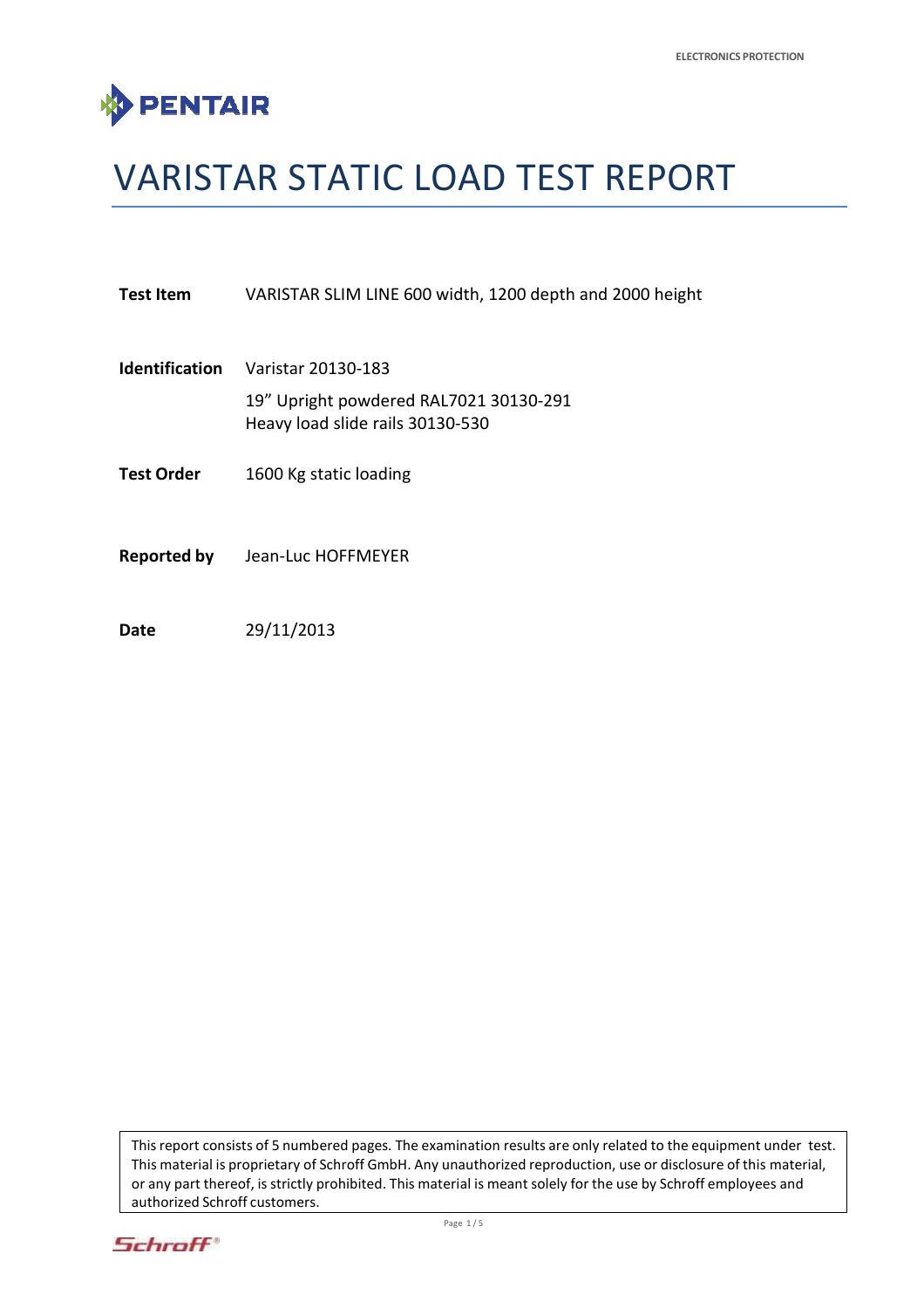

## **Table of contents**

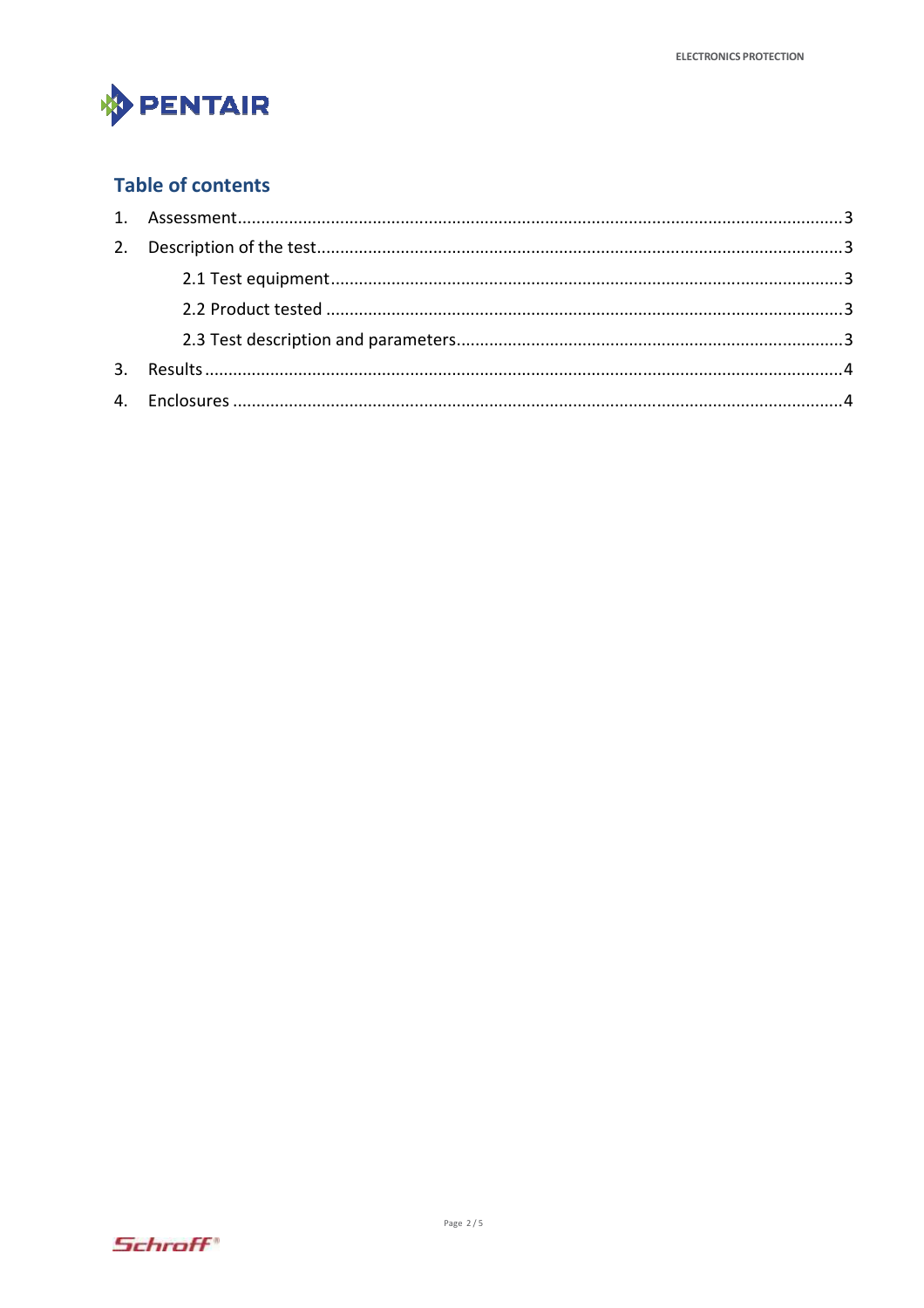

#### **1. Assessment**

Varistar Slime Line frame in combination with the 19" panel mounts, have successfully passed the loading test up to a total load of 2000 kg.

No damages could be observed, and the maximal displacement was approximately 3mm.

They can be released for a total load up to 1600 kg, with a 1.25 safety factor. It is accepted that the displacement is less than 2.5 mm.

### **2. Description of the test**

#### **2.1 Test equipment**

5.1kg loading plates (440x725x2) Dial indicators with digital display

#### **2.2 Product tested**

Varistar SL 2000H 600W 1200D (20130-183) 19" Upright powdered RAL7021 (30130-291) Heavy load slide rails 30130-530

#### **2.3 Test description and parameters**

Cabinet is placed on the 25 mm thick metal plate in the R&D mechanical test area

Panel mounts are mounted with a 220 mm recess from front and 740 mm (server) between front and rear panel mounts, and fixed to the frame with 8 taptite screws. (60130-008)

36 pairs of heavy load sliding rails are mounted every unit from 5th to 40th unit (from bottom) own weight approx. 114.1 kg (1.585 kg per slide rail)

Dial indicators are placed to measure the displacement from each panel mount

The 5.1 kg loading plates are progressively added, up to a total load of 2000 kg (including the weight of the slide rails). Displacements are picked up approx. every 400 kg

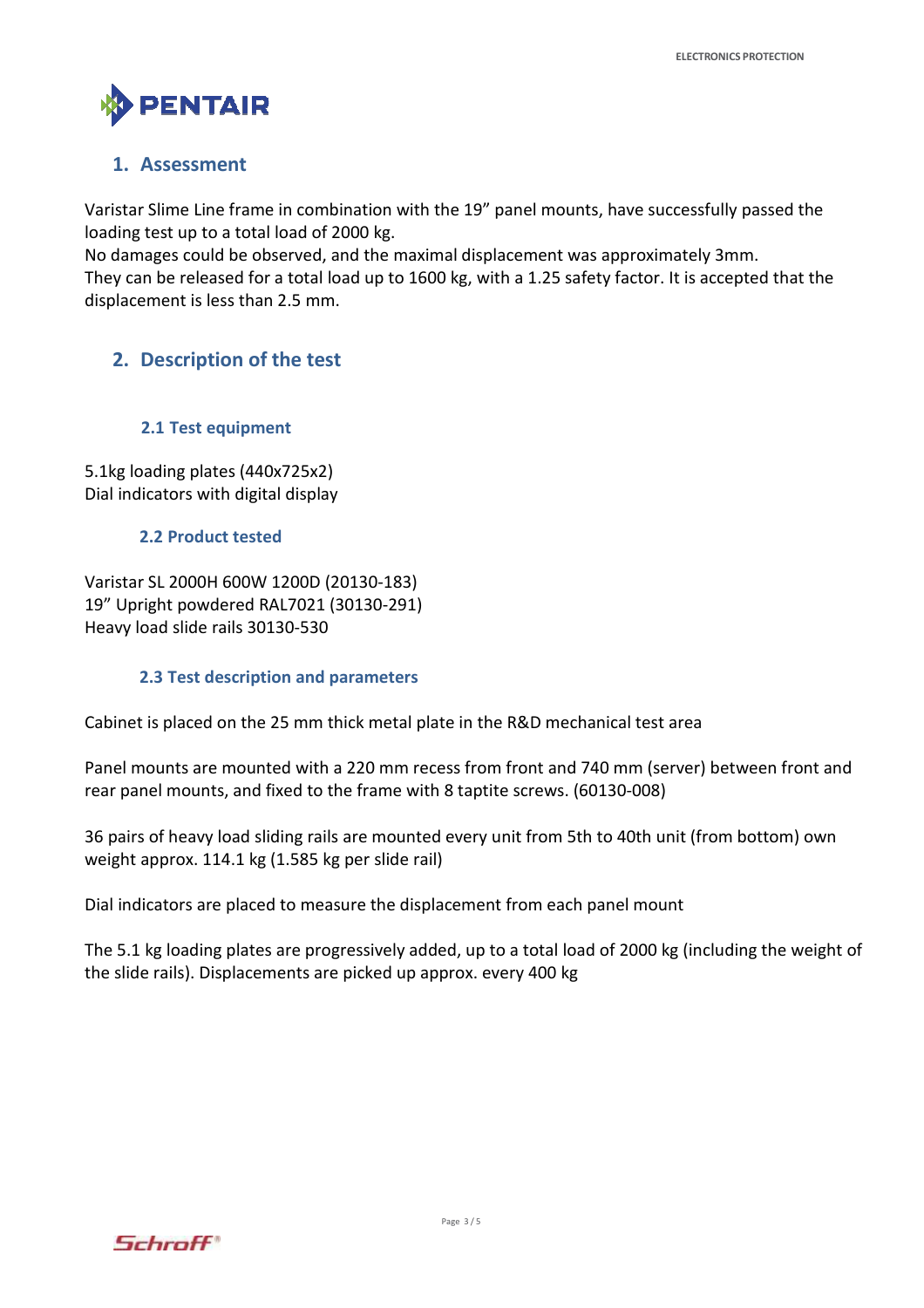

## **3. Results**

|           | Displacement (mm)         |                                   |                           |                          |  |  |
|-----------|---------------------------|-----------------------------------|---------------------------|--------------------------|--|--|
| Load (kg) | Front left panel<br>mount | <b>Front right</b><br>panel mount | Rear right panel<br>mount | Rear left panel<br>mount |  |  |
| 517       | 0.38                      | 0.48                              | 0.31                      | 0.25                     |  |  |
| 925       | 0.62                      | 0.68                              | 0.55                      | 0.51                     |  |  |
| 1307      | 1.40                      | 1.51                              | 1.32                      | 1.28                     |  |  |
| 1658      | 2.51                      | 2.58                              | 2.36                      | 2.25                     |  |  |
| 2000      | 3.16                      | 3.10                              | 3.06                      | 2.94                     |  |  |

The maximal displacement with a load of 2000 kg is approximately 3 mm, with a remaining displacement of approx. 1 mm. No damages could be observed on the cabinet. The step is validated. The maximal displacement with a load of 1600 kg, which is less than 2.5 mm, is accepted as well.

## **4. Enclosures**



Picture 1 Frame with the 36 pairs of slide rails **Picture 2 Frame loaded with 2000 kg**